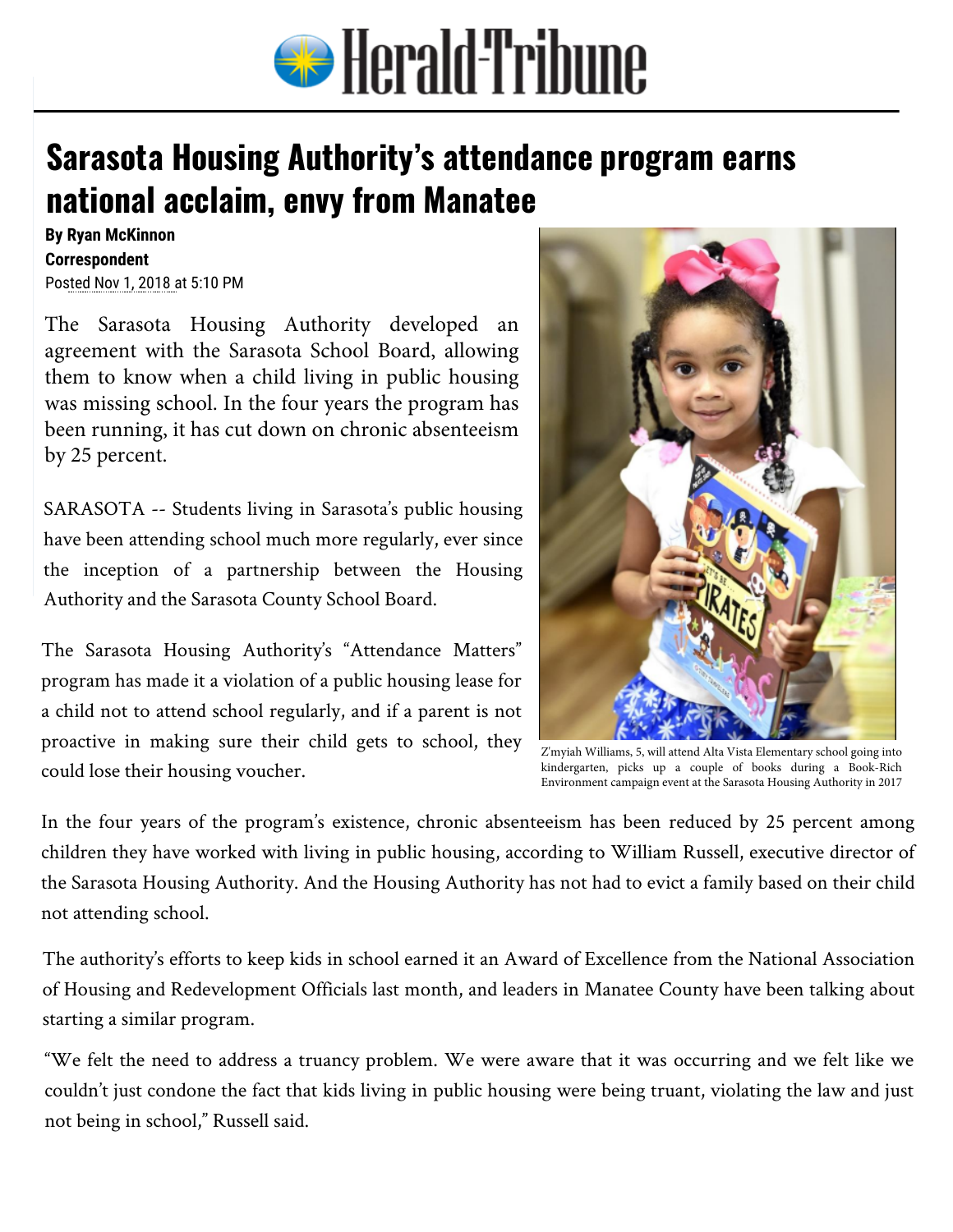Russell said the program allows for data sharing between the school district and housing authority. If a child living in public housing is consistently absent, a representative from the housing authority will knock on the tenant's door to see why the student has been missing school.

Russell said those conversations often rectify the issue. If the child's absences continue, the school will reach out to the parents and schedule a meeting. If the parents don't attend the meeting and refuse to cooperate with the school, which Russell described as "an extreme situation," the School Board can issue a probable cause affidavit for the parents violating state law. The housing authority would notify the parents they have a week to fix the issue by meeting with the school, or they will lose their housing voucher.



William Russell, President & CEO of Sarasota Housing Authority

"It is never our goal to evict the family. We just want them to take it seriously," Russell said. "If the parent is just unwilling to do anything, then essentially they would be forfeiting their lease. We've never come close to that."

Beth Wilson, an instructional coach at Alta Vista Elementary School, reviewed data on Wednesday showing 38 percent of the school's second- and third-graders living in public housing had improved their attendance since last year.

Wilson pointed to one student who had 16 attendance infractions at this time last year. This year, that number is down to nine.

"Am I excited about nine?" Wilson said. "No, but that's a huge improvement."

Alta Vista Principal Barbara Shirley said parents have gotten used to seeing school and housing officials working hand in hand on issues.

"They walk in to school, and they see school staff and housing authority staff together, with the goal of supporting them or addressing challenging issues," Shirley said. "It's nothing for us to be walking around the Housing Authority with members of their staff."

Attitudes toward school attendance have shifted over the past decade, as researchers realized that missing up to 10 percent of the school year -- just one day a month -- is correlated to lower performance.

Hedy Chang, the director of Attendance Works, a national organization focused on reducing chronic absenteeism, told the Herald-Tribune last year that creative approaches are the only ways schools solve attendance issues.